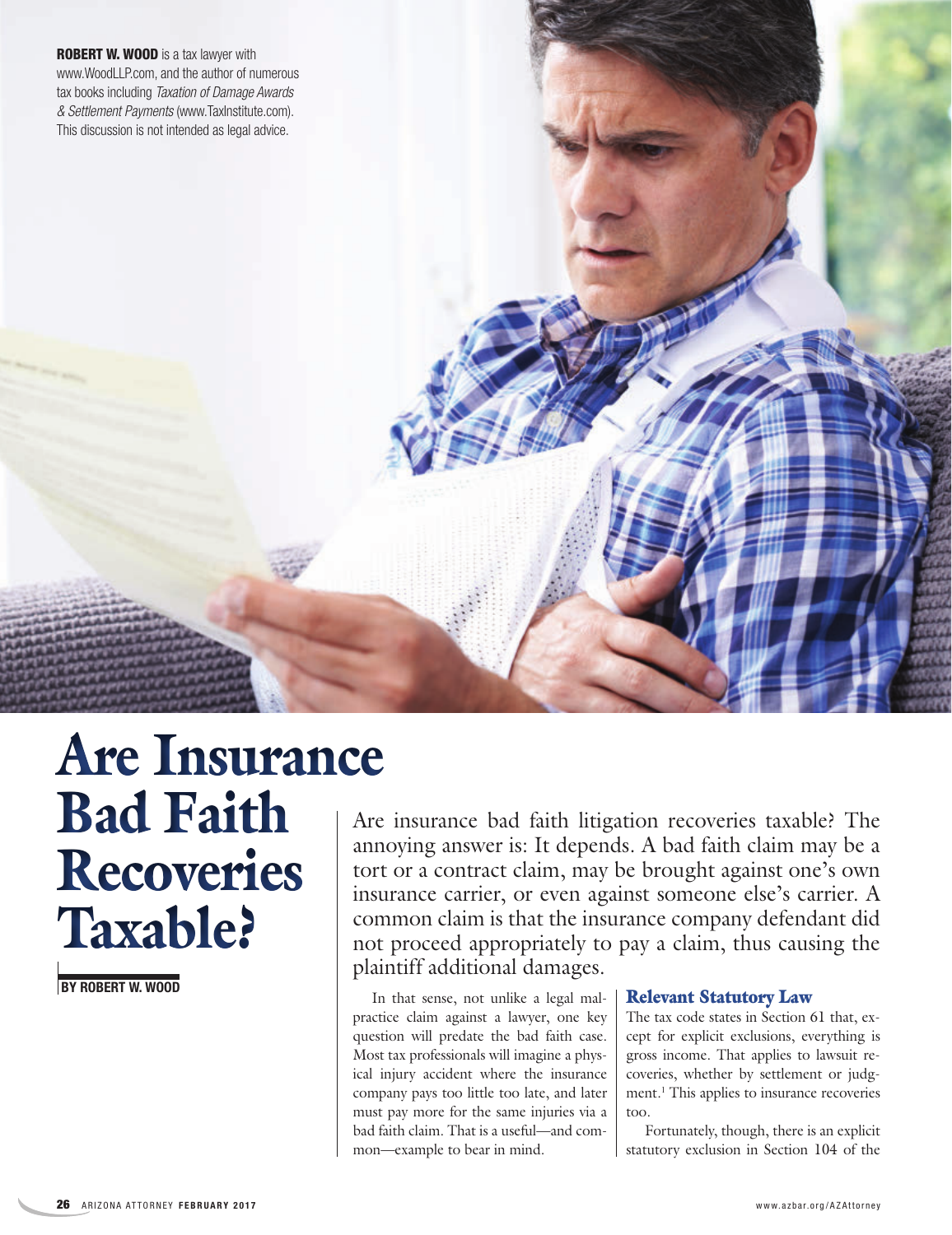tax code for recoveries for personal physical injuries or physical sickness. It does not apply to punitive damages. There has been great controversy over what the word "physical" means in this context. Section  $1.104-1(c)$  of the Income Tax Regulations defines the term "damages received (whether by suit or agreement)" as "an amount received (other than workmen's compensation) through prosecution of a legal suit or action based upon tort or tort-type rights, or through a settlement agreement entered into in lieu of such prosecution."

> **Relatively few bad faith claimants can assert that the insurance company actually caused them physical harm.**

### 2009 IRS Ruling

The most important guidance is an IRS private letter ruling that suggests some (but not all) bad faith recoveries are tax free.

In Letter Ruling 200903073,<sup>2</sup> a plaintiff had been employed as a construction worker, and in the course of his employment, was struck by a drunk driver. The drunk driver managed a tavern, and had served himself liberally while on duty. The plaintiff was severely injured and sued the driver/manager as well the tavern that had employed him.

The plaintiff received a jury verdict consisting of compensatory damages for his personal physical injuries, medical expenses, pain and suffering, lost earnings, plus punitive damages. After post-trial motions, the jury verdict was reduced to \$X in compensatory damages and \$Y in punitive damages. The defendants appealed. Prior to the judgment, the insurer for the tavern (Insurance Company) had rejected an opportunity to settle for policy limits under the tavern's policy.

Under state law, the tavern as policy holder had a cause of action against Insurance Company if it acted in bad faith in failing to settle the claim. Thus, as part of an agreement to stay the execution of the plaintiff's judgment, the tavern assigned to the plaintiff its rights to pursue a bad faith claim against Insurance Company. The assignment agreement provided that within 30 days of the termination of the litigation against Insurance Company, the judgment against the manager and the tavern (relating to plaintiff's personal injury claims) would be marked "satisfied." Eventually, the plaintiff entered into a settlement agreement calling for the insurance company to pay \$Z to plaintiff and his attorneys.

## Underlying Case Tax-Free

The IRS starts its analysis with the origin of the claim doctrine. Citing *Raytheon Production Corp. v. Comm'r*, 3 the IRS states that the critical inquiry is in lieu of what were the damages awarded. The plaintiff may have recovered against the insurance company, but the recovery had its origin in the case against the tavern manager and the tav-

ern. The plaintiff was merely trying to collect on his personal physical injury claim.

"But for" the physical injury claim and assignment, the plaintiff would be receiving nothing. Quite literally, the plaintiff was only receiving money from Insurance Company *because* the plaintiff was injured. Thus, the IRS concluded that the Section 104 exclusion applied.

Interestingly, the Service noted that the exclusion would not apply to any amounts attributable to *punitive* claims. Punitive damages are always taxable.<sup>4</sup> Letter Ruling 200903073 expresses no opinion on allocating between compensatory and punitive damages.

### Contract or Tort?

In bad faith cases, there is an underlying cause of action for which the taxpayer is seeking redress. It might be a personal physical injury action or something else. It may be viewed as a contract claim relating to the insurance policy, or as a tort claim related to Insurance Company's operations and its treatment of the plaintiff. Not surprisingly, most bad faith insurance cases relate to the mishandling of insurance claims.

## Taxable Damages

When taxpayers claim that bad faith recoveries are excludable from gross income under IRC Section  $104(a)(2)$ , the personal physical injury or physical sickness almost always concerns the facts that gave rise to the insurance claim, rather than the denial of the claim itself. Put differently, relatively few bad faith claimants can assert that the insurance company actually caused them physical harm.

But some claims state that the insurance company's delays exacerbated their physical injuries and physical sickness. In that kind of case, the argument for excluding all or part of the bad faith recovery can be strong. For example, in *Ktsanes v. Comm'r*, 5 the taxpayer worked for the Coast Community College District (CCCD) in Orange County, California.

In connection with his employment, Ktsanes participated in a group long-term disability insurance program managed by Union Security. The premiums were paid by Ktsanes's employer, CCCD, and were not included in Ktsanes's income. Ktsanes developed Bell's palsy, which caused him to be unable to continue working for CCCD. He filed a claim for long-term disability with Union Security, which the insurance company denied, saying that Ktsanes was not sufficiently disabled to qualify.

Ktsanes filed a bad faith claim against Union Security. The claim was settled for \$65,000. Ktsanes claimed the settlement payment was received on account of a physical sickness (the Bell's palsy), and therefore excluded it from his gross income under IRC Section 104(a)(2).

When the IRS disagreed, he argued that the group long-term disability insurance program was equivalent to a workmen's compensation payment, so was excludable under IRC Section 104(a)(1). The Tax Court rejected both arguments and found the settlement to be taxable. The Tax Court concluded that Ktsanes's damages were received "on account of" the insurance company's refusal to pay the insurance claim and not the Bell's palsy that gave rise to the insurance claim.

On the surface, this might make it difficult for bad faith recoveries to qualify under IRC Section 104(a)(2). However, the Tax Court in *Ktsanes* concludes its opinion by